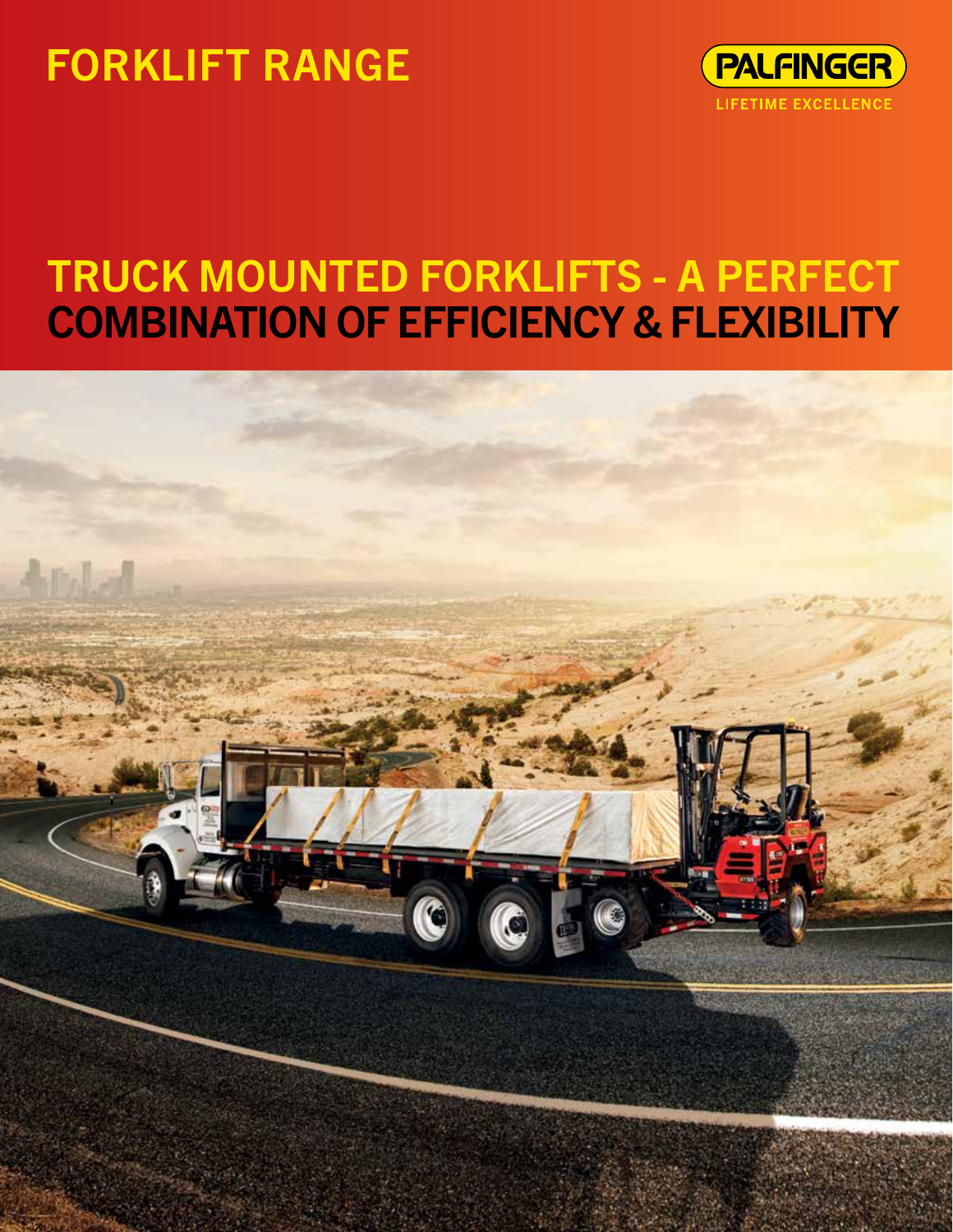## EXCEPTIONAL POWER, SPEED & MANEUVERABILITY

Whichever materials you need to handle, PALFINGER has the right equipment for the job. Our Truck-Mouted Forklifts are a great partner for a variety of building materials, including wallboard, lumber, brick, block, roofing supplies and palletized materials. With excellent visibility, low center gravity, high ground clearance and a powerful drive system, these innovative machines perform large ground-drop applications with speed. Truck-Mounted Forklifts are also excellent for staging materials at commercial job sites and other building developments.

Lifiting up to 5500 lbs., PALFINGER offers two styles of Truck-Mounted Forklifts to meet your material handling needs: GT 55 model series and CR 55 4-Way. Offering unique benefits from the scissor mechanism and the 4-way feature, count on PALFINGER to have the right machine for you.

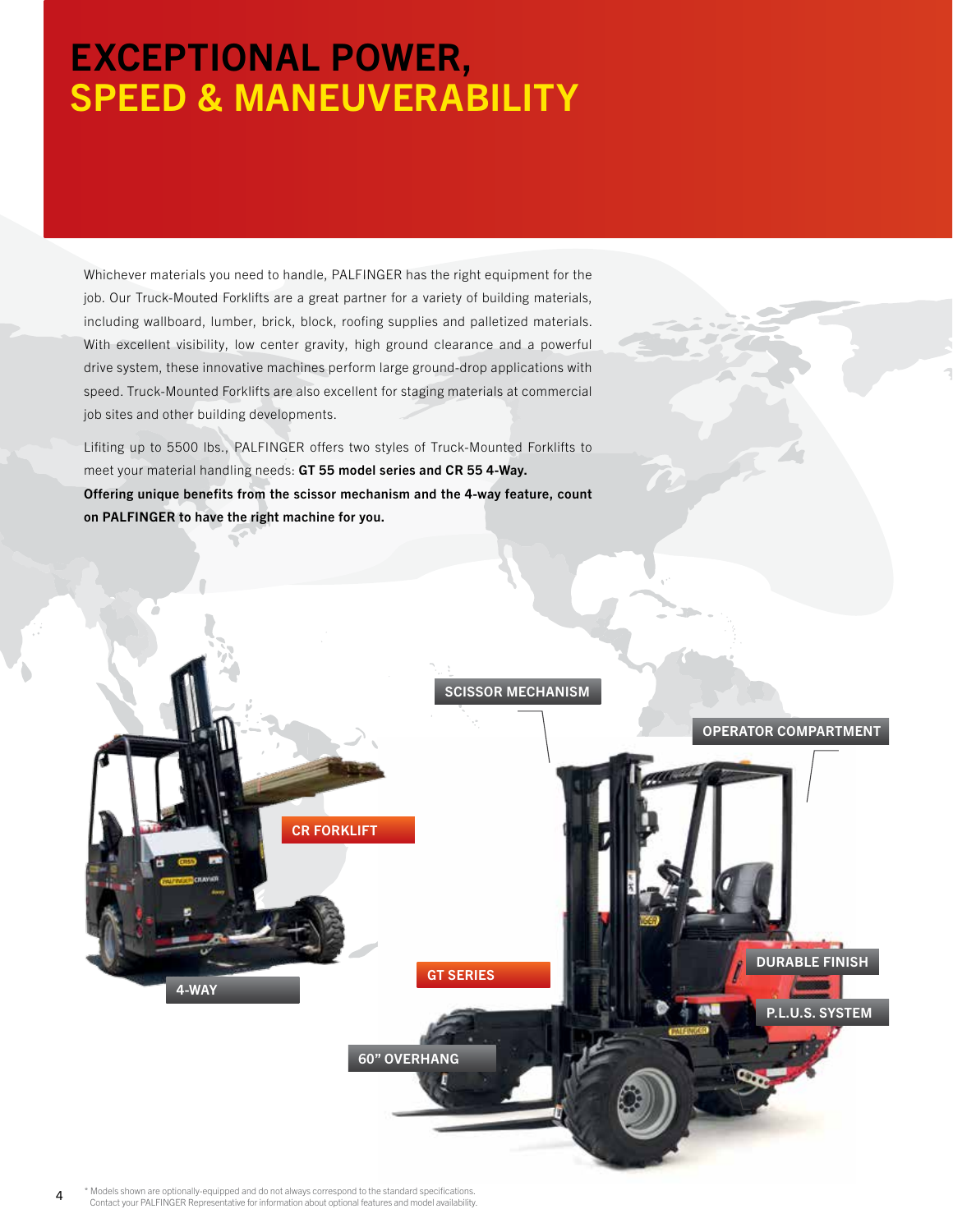

| <b>MODEL</b>    | <b>LIFT HEIGHT</b> | <b>CAPACITY</b> @<br><b>24" LOAD CENTER</b> | <b>OPERATING</b><br><b>WEIGHT</b> | <b>OVERHANG</b><br><b>FROM VEHICLE</b> | <b>ENGINE</b> | <b>DRIVE SYSTEM</b><br><b>TYPE</b> | <b>GROUND</b><br><b>SPEED</b> | <b>THEORETICAL</b><br><b>GRADABILITY</b> |
|-----------------|--------------------|---------------------------------------------|-----------------------------------|----------------------------------------|---------------|------------------------------------|-------------------------------|------------------------------------------|
|                 |                    |                                             |                                   |                                        |               |                                    |                               |                                          |
| GT 55           | 120"               | 5500 lbs                                    | 6300 lbs                          | 57"                                    | Kubota 50 HP  | <b>Hydrostatic Anti-Stall</b>      | 7.5 MPH                       | 30%                                      |
| GT 55           | 144"               | 5500 lbs                                    | 6400 lbs                          | 57"                                    | Kubota 50 HP  | <b>Hydrostatic Anti-Stall</b>      | 7.5 MPH                       | 30%                                      |
| GT 55 PALreach  | 120"               | 5500 lbs                                    | 7200 lbs                          | 61"                                    | Kubota 50 HP  | Hydrostatic Anti-Stall             | 7.5 MPH                       | 30%                                      |
| GT 55 PALreach  | 144"               | 5500 lbs                                    | 7300 lbs                          | 61"                                    | Kubota 50 HP  | <b>Hydrostatic Anti-Stall</b>      | 7.5 MPH                       | 30%                                      |
| GT 55e          | 120"               | 5500 lbs                                    | 6425 lbs                          | 57"                                    | Perkins 50 HP | <b>Hydrostatic Anti-Stall</b>      | 7.5 MPH                       | 30%                                      |
| GT 55e          | 144"               | 5500 lbs                                    | 6525 lbs                          | 57"                                    | Perkins 50 HP | <b>Hydrostatic Anti-Stall</b>      | 7.5 MPH                       | 30%                                      |
| GT 55e PALreach | 120"               | 5500 lbs                                    | 7325 lbs                          | 61"                                    | Perkins 50 HP | <b>Hydrostatic Anti-Stall</b>      | 7.5 MPH                       | 30%                                      |
| GT 55e PALreach | 144"               | 5500 lbs                                    | 7425 lbs                          | 61"                                    | Perkins 50 HP | <b>Hydrostatic Anti-Stall</b>      | 7.5 MPH                       | 30%                                      |
| CR 55 4-Way     | 120"               | 5500 lbs                                    | 6380 lbs                          | 57"                                    | Deutz 64 HP   | <b>Hydrostatic Anti-Stall</b>      | 7 MPH                         | 30%                                      |
| CR 55 4-Way     | 144"               | 5500 lbs                                    | 6480 lbs                          | 57"                                    | Deutz 64 HP   | Hydrostatic Anti-Stall             | 7 MPH                         | 30%                                      |